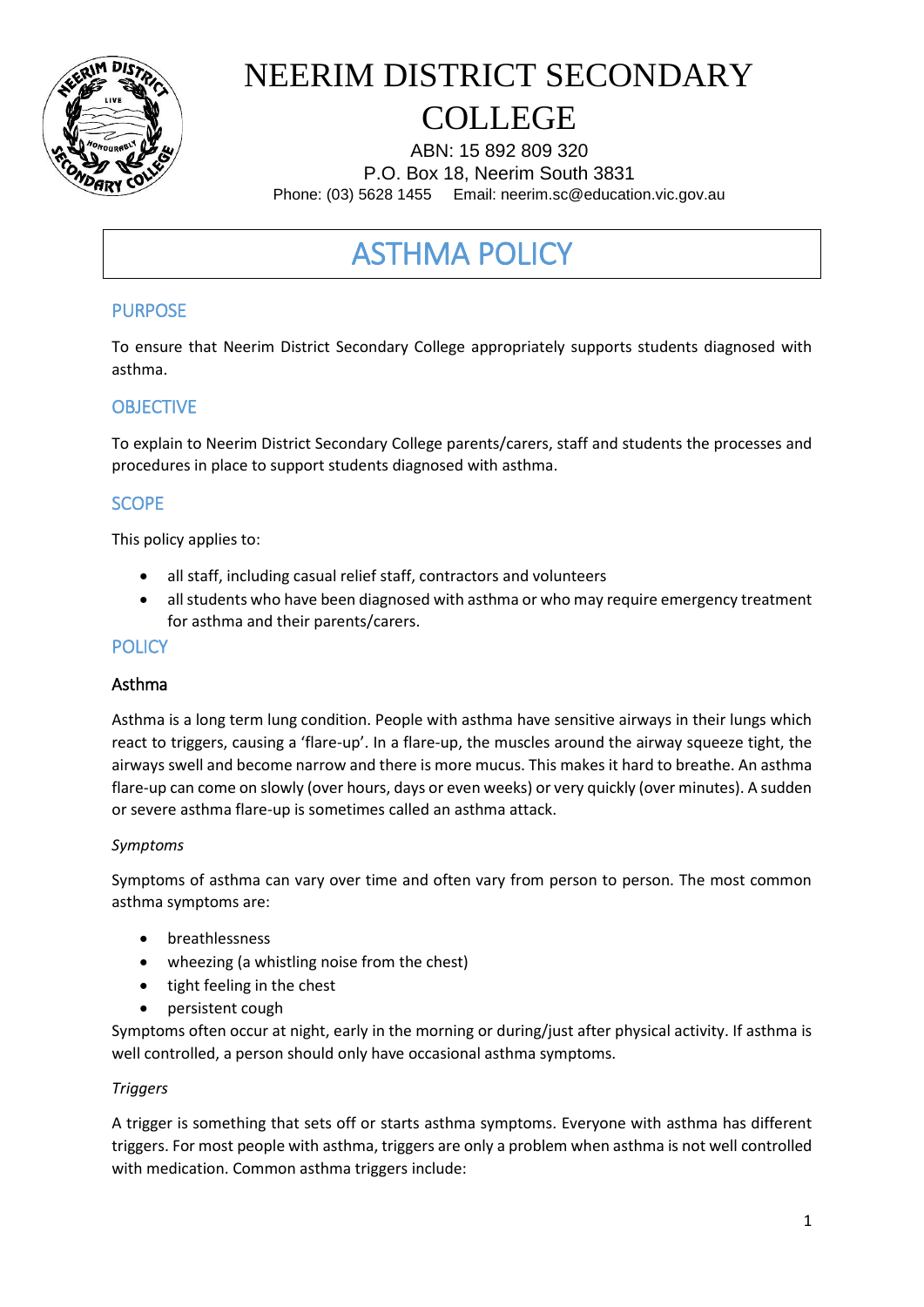

ABN: 15 892 809 320 P.O. Box 18, Neerim South 3831 Phone: (03) 5628 1455 Email: neerim.sc@education.vic.gov.au

- 
- smoke (cigarette smoke, wood smoke from open fires, burn-offs or bushfires)
- house dust mites **moulds**
- 
- chemicals such as household cleaning products
- 
- laughter or emotions, such as stress
- exercise exercise exercise
	- weather changes such as thunderstorms and cold, dry air
	-
- pollens **by animals** such as cats and dogs **animals** 
	- deodorants (including perfumes, aftershaves, hair spray and aerosol deodorant sprays)
- food chemicals/additives certain medications (including aspirin and anti-inflammatories)

#### Asthma management

If a student diagnosed with asthma enrols at Neerim District Secondary College:

- 1. Parents/carers must provide the school with an Asthma Action Plan which has been completed by the student's medical practitioner. The plan must outline:
	- the prescribed medication taken by the student and when it is to be administered, for example as a pre-medication to exercise or on a regular basis
	- emergency contact details
	- the contact details of the student's medical practitioner
	- the student's known triggers
	- the emergency procedures to be taken in the event of an asthma flare-up or attack.
- 2. Parents/carers should also provide a photo of the student to be included as part of the student's Asthma Action Plan.
- 3. Neerim District Secondary College will keep all Asthma Action Plans:
	- In the staffroom and library.
- 4. School staff may also work with parents/carers to develop a Student Health Support Plan which will include details on:
	- how the school will provide support for the student
	- identify specific strategies
	- allocate staff to assist the student

Any Student Health Support Plan will be developed in accordance with Neerim District Secondary College's Healthcare Needs Policy.

- 5. If a student diagnosed with asthma is going to attend a school camp or excursion, Neerim District Secondary College parents/carers are required to provide any updated medical information.
- 6. If a student's asthma condition or treatment requirements change, parent/carers must notify the school and provide an updated Asthma Action Plan.
- 7. School staff will work with parents/carers to review Asthma Action Plans (and Student Health Support Plans) once a year.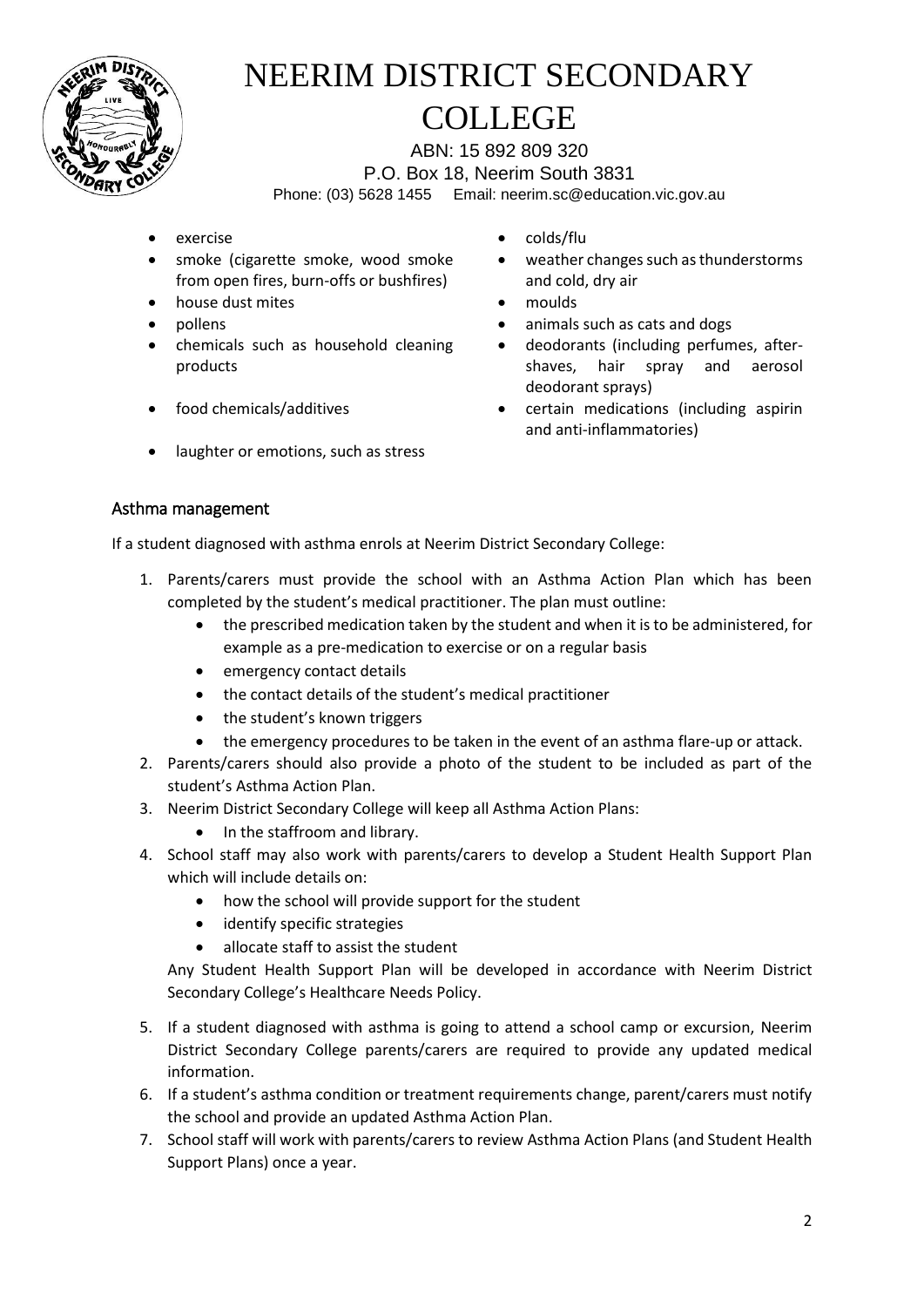

ABN: 15 892 809 320 P.O. Box 18, Neerim South 3831 Phone: (03) 5628 1455 Email: neerim.sc@education.vic.gov.au

#### Student asthma kit

All students diagnosed with asthma are required to have a student asthma kit at school which contains:

- their own prescribed reliever medication labelled with the student's name
- their spacer (if they use one)

Student asthma kits will be stored in the library

#### **OR**

Students will be required to keep their asthma kits with them while at school.

#### Asthma emergency response plan

If a student is:

- having an asthma attack
- difficulty breathing for an unknown cause, even if they are not known to have asthma

School staff will endeavour to follow the Asthma First Aid procedures outlined in the table below. School staff may contact Triple Zero "000" at any time.

| <b>Step</b> | <b>Action</b>                                                                                |  |  |  |  |  |
|-------------|----------------------------------------------------------------------------------------------|--|--|--|--|--|
| 1.          | Sit the person upright                                                                       |  |  |  |  |  |
|             | Be calm and reassuring                                                                       |  |  |  |  |  |
|             | Do not leave them alone<br>$\bullet$                                                         |  |  |  |  |  |
|             | Seek assistance from another staff member or reliable student to locate the<br>$\bullet$     |  |  |  |  |  |
|             | student's reliever, the Asthma Emergency Kit and the student's Asthma Action                 |  |  |  |  |  |
|             | Plan (if available).                                                                         |  |  |  |  |  |
|             | If the student's action plan is not immediately available, use the Asthma First<br>$\bullet$ |  |  |  |  |  |
|             | Aid as described in Steps 2 to 5.                                                            |  |  |  |  |  |
| 2.          | Give 4 separate puffs of blue or blue/grey reliever puffer:                                  |  |  |  |  |  |
|             | Shake the puffer                                                                             |  |  |  |  |  |
|             | Use a spacer if you have one<br>$\bullet$                                                    |  |  |  |  |  |
|             | Put 1 puff into the spacer<br>$\bullet$                                                      |  |  |  |  |  |
|             | Take 4 breaths from the spacer                                                               |  |  |  |  |  |
|             | Remember - Shake, 1 puff, 4 breaths                                                          |  |  |  |  |  |
| 3.          | Wait 4 minutes                                                                               |  |  |  |  |  |
|             | If there is no improvement, give 4 more separate puffs of blue/grey reliever as              |  |  |  |  |  |
|             | above                                                                                        |  |  |  |  |  |
|             | (or give 1 more dose of Bricanyl or Symbiocort inhaler)                                      |  |  |  |  |  |
| 4.          | If there is still no improvement call Triple Zero "000" and ask for an ambulance.            |  |  |  |  |  |
|             | Tell the operator the student is having an asthma attack                                     |  |  |  |  |  |
|             | Keep giving 4 separate puffs every 4 minutes until emergency assistance arrives              |  |  |  |  |  |
|             | (or 1 dose of Bricanyl or Symbicort every 4 minutes - up to 3 doses of Symbicort)            |  |  |  |  |  |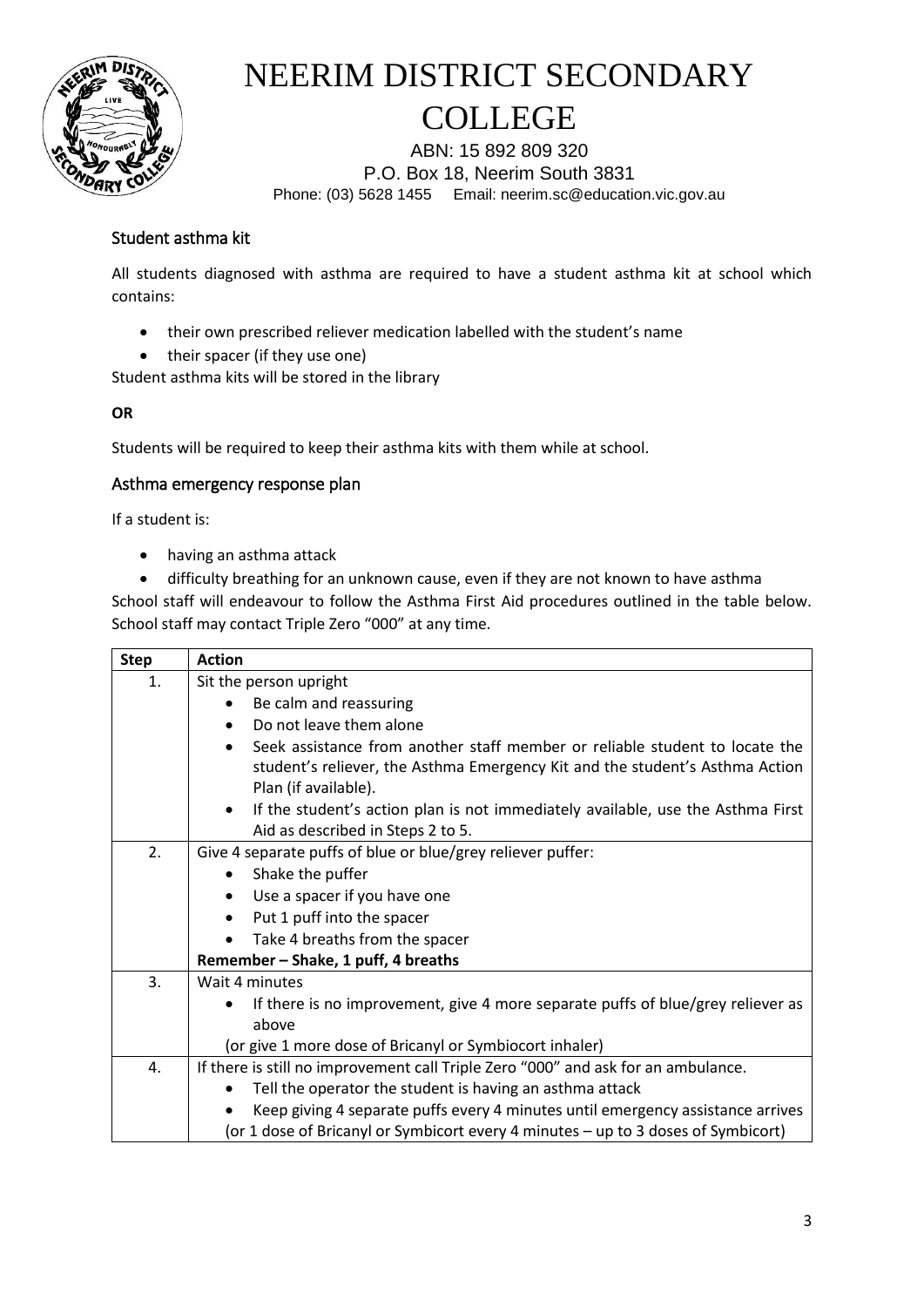

ABN: 15 892 809 320

P.O. Box 18, Neerim South 3831

Phone: (03) 5628 1455 Email: neerim.sc@education.vic.gov.au

5. If asthma is relieved after administering Asthma First Aid, stop the treatment and observe the student. Notify the student's emergency contact person and record the incident

Staff will call Triple Zero "000" immediately if:

- the person is not breathing
- if the person's asthma suddenly becomes worse or is not improving
- if the person is having an asthma attack and a reliever is not available
- if they are not sure if it is asthma
- if the person is known to have anaphylaxis

#### Training for staff

Neerim District Secondary College will arrange the following asthma management training for staff:

| <b>Staff</b>                               | <b>Completed by</b>                                                                                                                                                                                                              | Course                                                                                                                                                                                                   | Provider                                                      | Cost                                                                | <b>Valid for</b> |
|--------------------------------------------|----------------------------------------------------------------------------------------------------------------------------------------------------------------------------------------------------------------------------------|----------------------------------------------------------------------------------------------------------------------------------------------------------------------------------------------------------|---------------------------------------------------------------|---------------------------------------------------------------------|------------------|
| Group 1<br>General<br><b>Staff</b>         | School staff with a direct<br>teaching<br>role<br>with<br>students<br>affected<br>by<br>asthma or other school<br>staff directed by the<br>principal after conducting<br>a risk assessment.                                      | Asthma first aid<br>management for<br>education staff<br>(non-accredited)<br>One hour face-to-<br>face or online<br>training.                                                                            | Asthma Australia                                              | Free to all<br>schools                                              | 3 years          |
| Group 2<br><b>Specific</b><br><b>Staff</b> | Staff working with high<br>risk children with a<br>history of severe asthma,<br>or with direct student<br>wellbeing responsibility,<br>(including nurses,<br>PE/sport teachers, first<br>aid and school staff<br>attending camp) | Course in<br>Management of<br>Asthma Risks and<br>Emergencies in<br>the Workplace<br>22282VIC<br>(accredited)<br><b>OR</b><br>Course in<br>Emergency<br>Asthma<br>Management<br>10392NAT<br>(accredited) | Any RTO that has<br>this course in their<br>scope of practice | Paid by<br><b>Neerim</b><br><b>District</b><br>Secondary<br>College | 3 years          |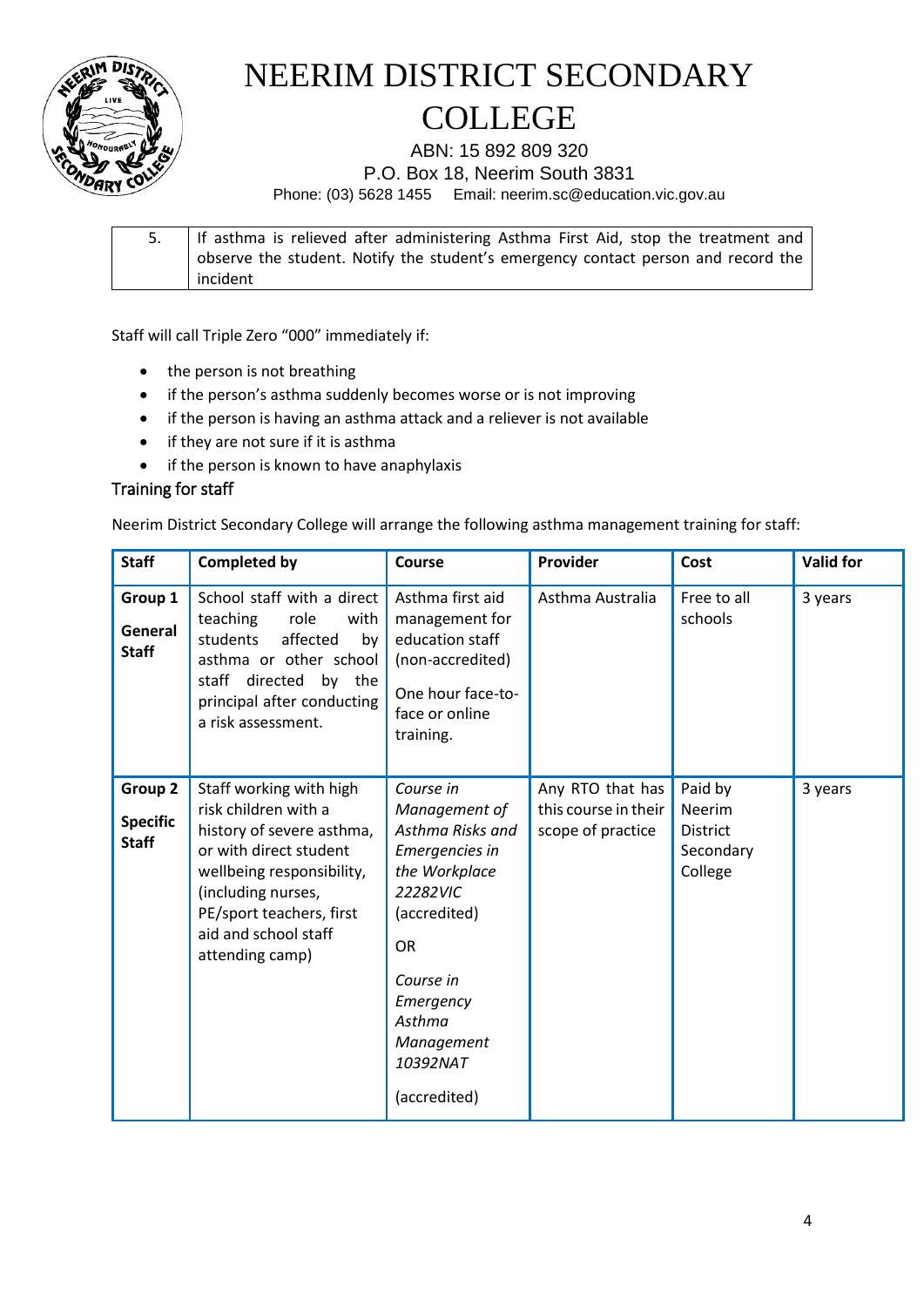

ABN: 15 892 809 320 P.O. Box 18, Neerim South 3831 Phone: (03) 5628 1455 Email: neerim.sc@education.vic.gov.au

Neerim District Secondary College will also conduct an annual briefing for staff on at the beginning of each year to ensure staff know which students have asthma and are properly aware of asthma management procedures.

- the procedures outlined in this policy
- the causes, symptoms and treatment of asthma
- identities of the students diagnosed with asthma
- how to use a puffer and spacer
- the location of:
	- o the Asthma Emergency Kits
	- o asthma medication which has been provided by parents for student use.

Neerim District Secondary College will also provide this policy to casual relief staff and volunteers who will be working with students, and may also provide a briefing if the principal decides it is necessary depending on the nature of the work being performed.

#### Asthma Emergency Kit

Neerim District Secondary College will provide and maintain at least two Asthma Emergency Kits. One kit will be kept on school premises in the library and one will be a mobile kit for activities such as:

- yard duty
- camps and excursions.

The Asthma Emergency Kit will contain:

- at least 1 blue or blue/grey reliever medication such as Airomir, Admol or Ventolin
- at least 2 spacer devices (for single person use only) to assist with effective inhalation of the blue or blue/grey reliever medication Neerim District Secondary College will ensure spare spacers are available as replacements). Spacers will be stored in a dust proof container.
- clear written instructions on Asthma First Aid, including:
	- o how to use the medication and spacer devices
	- o steps to be taken in treating an asthma attack
- A record sheet/log for recording the details of an asthma first aid incident, such as the number of puffs administered will monitor and maintain the Asthma Emergency Kits. They will:
- ensure all contents are maintained and replaced where necessary
- regularly check the expiry date on the canisters of the blue or blue/grey reliever puffers and place them if they have expired or a low on doses
- replace spacers in the Kits after each use (spacers are single-person use only)
- dispose of any previously used spaces.

The blue or blue/grey reliever medication in the Asthma Emergency Kits may be used by more than one student as long as they are used with a spacer. If the devices come into contact with someone's mouth, they will not be used again and will be replaced.

After each use of a blue or blue/grey reliever (with a spacer):